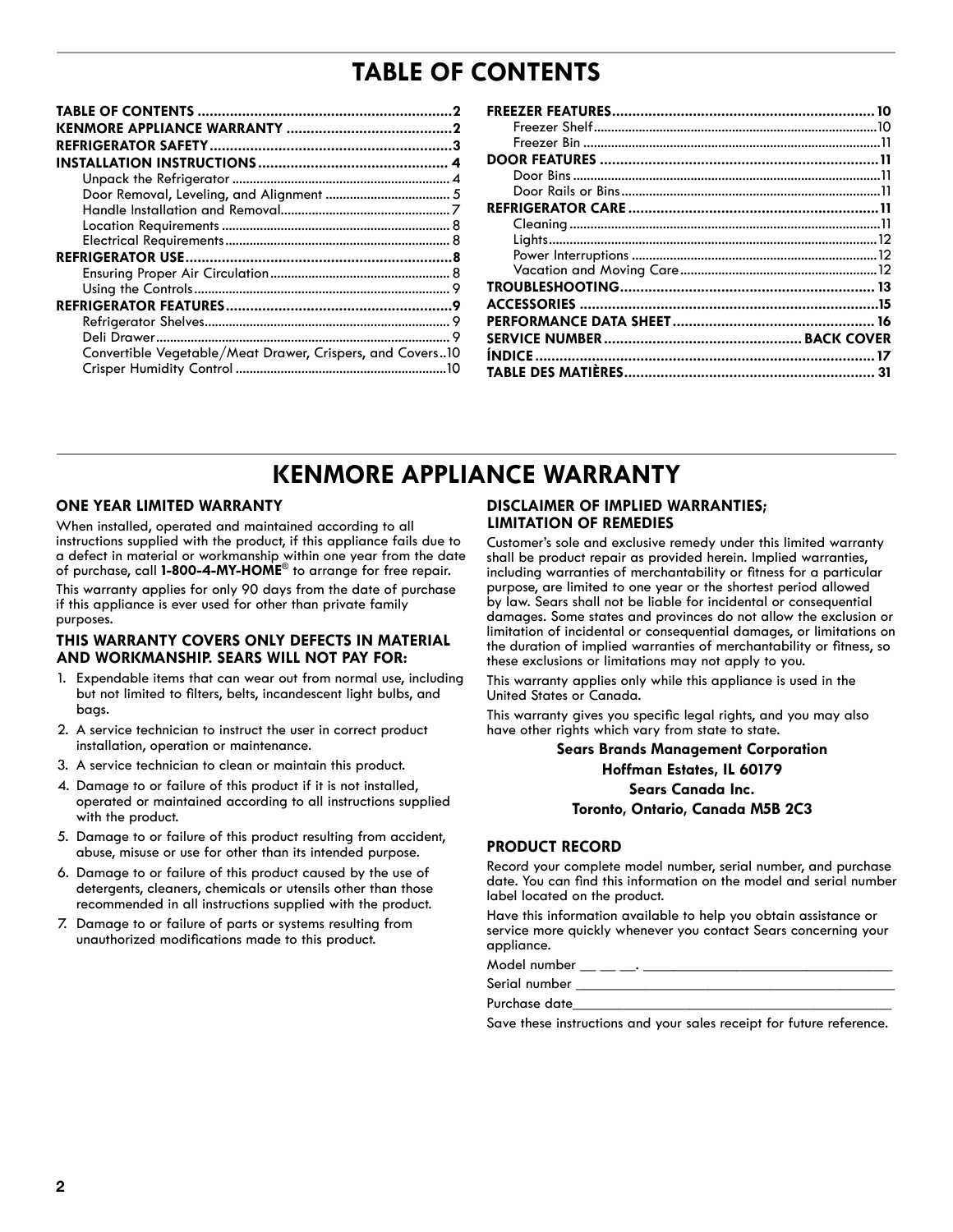# **ÍNDICE**

| <b>GARANTÍA DE LOS ELECTRODOMÉSTICOS KENMORE  17</b>         |    |
|--------------------------------------------------------------|----|
|                                                              |    |
|                                                              |    |
|                                                              |    |
| Remoción, nivelación y alineación de las puertas20           |    |
|                                                              |    |
|                                                              |    |
|                                                              |    |
|                                                              |    |
| Cómo asegurar la debida circulación del aire 24              |    |
|                                                              |    |
|                                                              |    |
|                                                              |    |
|                                                              |    |
| Cajón convertible para verduras/carne, cajón para verduras y |    |
|                                                              | 25 |
| Control de humedad del cajón para verduras  26               |    |

| Cuidado durante las vacaciones y mudanzas 28 |  |
|----------------------------------------------|--|
|                                              |  |
|                                              |  |
|                                              |  |
|                                              |  |

# **GARANTÍA DE LOS ELECTRODOMÉSTICOS KENMORE**

## **GARANTÍA LIMITADA DE UN AÑO**

Cuando este electrodoméstico haya sido instalado, operado y mantenido según las instrucciones provistas con el producto, si este electrodoméstico falla por defectos de material o de mano de obra dentro de un año a partir de la fecha de compra, llame al **1-800-4-MY-HOME** ® para gestionar la reparación libre de cargo.

Esta garantía sólo tiene vigencia durante 90 días a partir de la fecha de compra si este aparato se ha usado alguna vez para fines diferentes de los privados de una familia.

### **ESTA GARANTÍA CUBRE SOLAMENTE LOS DEFECTOS DE MATERIAL Y MANO DE OBRA. SEARS NO PAGARÁ POR LO SIGUIENTE:**

- 1. Los artículos no reutilizables que pueden gastarse por el uso normal, incluyendo, pero sin limitación, filtros, correas, focos incandescentes y bolsas.
- 2. Un técnico de servicio para enseñarle al usuario cómo instalar, operar o mantener el producto adecuadamente.
- 3. Un técnico de servicio para limpiar o mantener este producto.
- 4. Daños a este producto o fallas del mismo en caso de no ser instalado, operado o mantenido conforme a todas las instrucciones provistas con el producto.
- 5. Daños a este producto o fallas del mismo como resultado de accidente, abuso, uso indebido o un uso diferente de aquel para el cual fue creado.
- 6. Daños a este producto o fallas del mismo causados por el uso de detergentes, limpiadores, productos químicos o utensilios diferentes de los recomendados en todas las instrucciones provistas con el producto.
- 7. Daños a piezas o sistemas o fallas de los mismos como resultado de modificaciones no autorizadas que se hayan efectuado en este producto.

#### **EXCLUSIÓN DE GARANTÍAS IMPLÍCITAS; LIMITACIÓN DE RECURSOS**

El único y exclusivo recurso del cliente según los términos de esta garantía limitada será el de reparar el producto según se estipula en la presente. Las garantías implícitas, incluyendo las garantías de comerciabilidad o de capacidad para un propósito particular, serán limitadas a un año o al período más corto permitido por ley. Sears no se hará responsable por daños incidentales o consecuentes. Algunos estados y provincias no permiten la exclusión o limitación de daños incidentales o consecuentes, o limitaciones acerca de cuánto debe durar una garantía implícita de comerciabilidad o capacidad, de modo que las limitaciones o exclusiones arriba mencionadas pueden no aplicarse en su caso.

Esta garantía se aplica sólo mientras este electrodoméstico se usa en los Estados Unidos o Canadá.

Esta garantía le otorga derechos legales específicos, y es posible que usted tenga también otros derechos, los cuales varían de un estado a otro.

## **Sears Brands Management Corporation Hoffman Estates, IL 60179 Sears Canada Inc.**

**Toronto, Ontario, Canada M5B 2C3**

## **REGISTRO DEL PRODUCTO**

Anote el número completo de modelo y serie así como la fecha de compra. Usted puede encontrar esta información en la etiqueta con el número de modelo y de serie ubicada en el producto.

Tenga esta información disponible para facilitarle la obtención de asistencia o servicio con prontitud siempre que llame a Sears con respecto a su electrodoméstico.

**Número de modelo \_\_ \_\_ \_\_.\_\_\_\_\_\_\_\_\_\_\_\_\_\_\_\_\_\_\_\_\_\_\_\_\_\_\_\_**

**Número de serie\_\_\_\_\_\_\_\_\_\_\_\_\_\_\_\_\_\_\_\_\_\_\_\_\_\_\_\_\_\_\_\_\_\_\_\_\_\_**

**Fecha de compra\_\_\_\_\_\_\_\_\_\_\_\_\_\_\_\_\_\_\_\_\_\_\_\_\_\_\_\_\_\_\_\_\_\_\_\_\_\_**

**Guarde estas instrucciones y su comprobante de compra para referencia futura.**